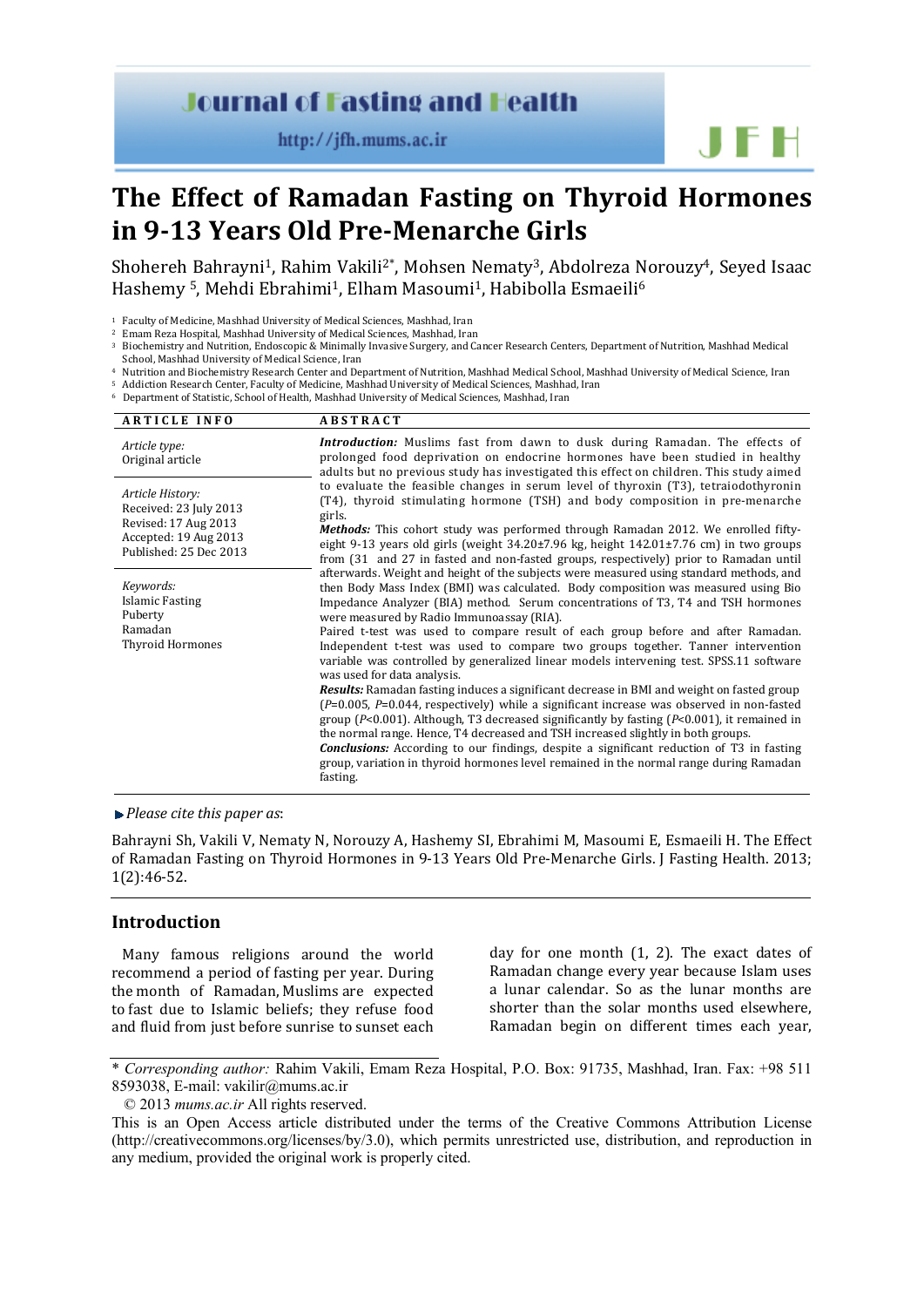Subsequently length of the fast is not fixed and varies based on the season that the month is placed in it and the geographical location, and the duration of fasting varies from 12 to 19 hours per day (3).

Through Ramadan, the majority of Muslims eat two principal meals; one before dawn (Sahari) and another immediately after sunset (Iftar). Islamic fasting is a Special model of fasting for one month (4). Hence, this model of fasting may causes metabolic and hormonal changes in the body that would be different from a regular fasting (5).

Islamic fasting as a compulsory law for Muslim girls must be started since the age of nine years old if they are in full health. However, there are few studies about fasting effects on thyroid hormones in adult. Studies about impact of Ramadan fasting on physiological and hormonal systems are limited. Many parents have concerns about the long-term effects of Ramadan fasting on their daughters' growth particularly due to start of puberty in these years.

To our knowledge there is no study about the hormonal changes in fasted children especially girls. The main purpose of this study was to determine the effects of Ramadan fasting on the thyroid hormones in 9-13 years girls. We designed this study to compare the effect of Ramadan fasting on the thyroid hormone profile in fasted girls compared with a group of nonfasted girls.

# **Methods**

#### *Study design*

This prospective study was performed during Ramadan of 1433 A.H (between July to August 2012) in Mashhad, Iran. Participants were selected from families affiliated with Emdad Imam Khomeini charity. Then, based on the willingness of the participants, they were divided into two groups, the fasting and nonfasting. Tanner stages of the participants were determined by the endocrine pediatrician based on clinical examination.

# *Study population*

Fifty eight girls aged 9 -13 years were selected among those living in city of Mashhad in north east of Iran.

As this was a pilot study the sample size for each group was 30 persons. The participants were divided into two groups. Eventually 58 participants completed the study (31 on Fasted and 27 non-fasted).

## *Inclusion and exclusion Criteria*

STROBE 2007 (v4) checklist was used for this study. Inclusion criteria included: The girls 9-13 years aged living in Mashhad, the tendency to contribute to the project (recorded by informed consent form), absence of menarche (menarche diagnosis was based on clinical history) and acceptance of the study requirements (fasting for at least 20 days for fasting group, 8 hours sleep, moderate activity, isocaloric diet). Exclusion criteria included: Any autoimmune disorder, cardiac or renal disease, chronic inflammation, thyroid disease, diabetes mellitus and children on special diets.

## *Questionnaire*

Demographic factors such as: Age, education, number of fasting days past medical history were all accessed and recorded through interview with the participants and their mothers.

## *Anthropometric measurements*

Height were, recorded by a standard clinical stadiometer with an accuracy of ±.01 cm. Weight was measured with light clothes and without shoes by bio impedance analyzer (BIA), BC-418 MA model.

#### *Blood sampling and laboratory*

After 12 h fasting, 5 CC blood sample was obtained for measurement of T3, T4 and TSH, Three days before Ramadan and then a day afterwards. Collected The sera was separated thirty minutes after sampling, by centrifuge (3- 30K, Sigma, Germany) at 3000 rpm in 4 ° C for 10 minutes. Then the sera were collected into sterile micro tubes. After labeling, the samples were stored at - 80 ° C in the central laboratory of Mashhad University of Medical Sciences until the second sampling procedure. Serum TSH concentrations were measured with Radio Immunoassay (RIA) method and Diasource company kits (KIP1891:96). To measure serum T3 and T4 concentrations RIA and RADIM SPA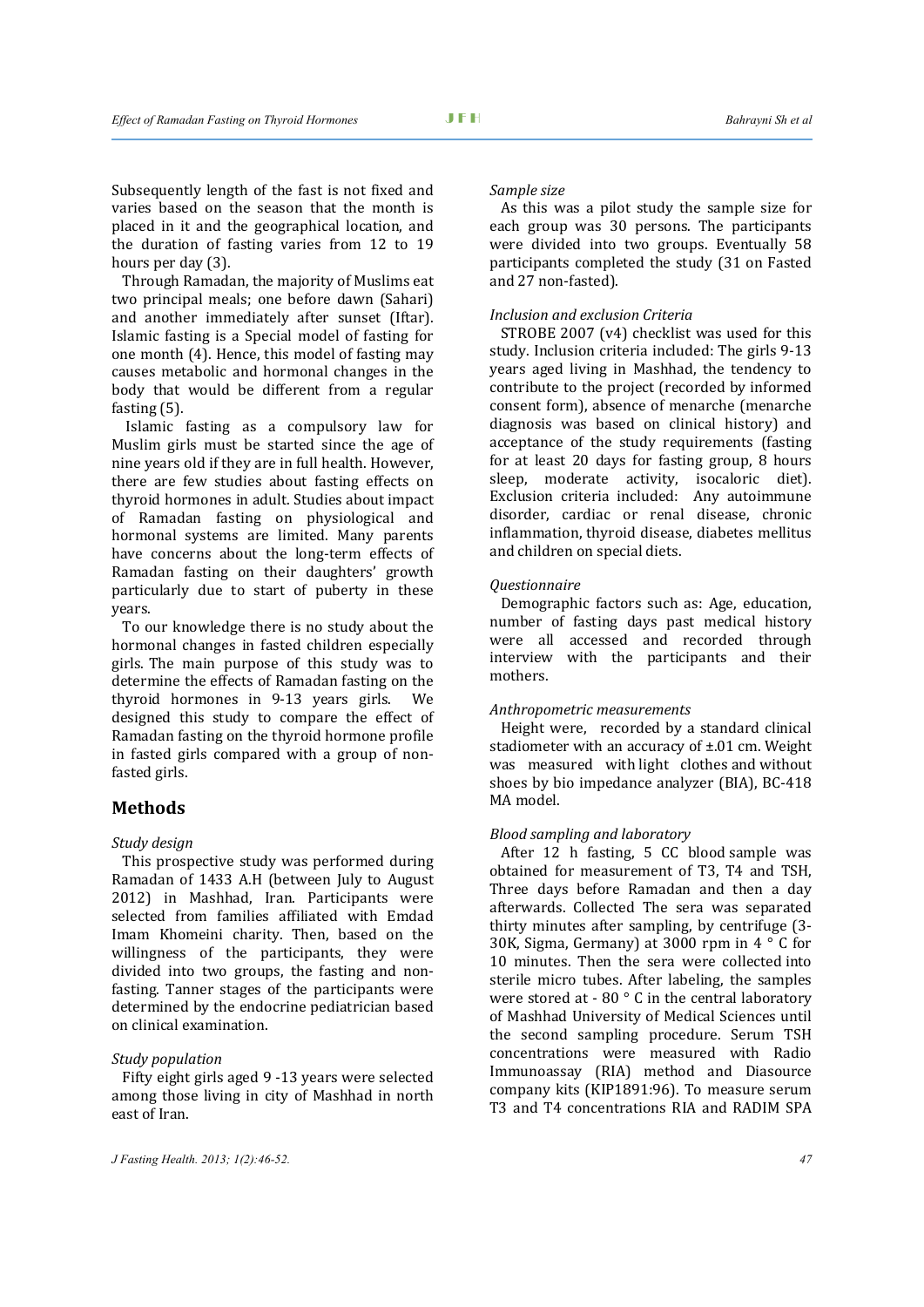company kits (00040-125, Italy) were used.

## *Ethical considerations*

The study aims and methods were explained to the participant and the signed informed consent forms were obtained from them prior to participation. Besides, the study protocol was approved by Ethical Committee in Research of Mashhad University of Medical Sciences.

# *Statistical Analysis*

After collection, coding and entering data into the computer, SPSS.11 software (SPSS Inc., Chicago, IL, USA) was used for statistical analysis. Kolmogorov-Smironov test was used to assess the distribution of the variables. Parametric tests were used for normally distributed data. Chi-square test was used to check the homogeneity of qualitative variables in two groups. Paired t-test was used to compare before and after measures in each group. Independent t-test was used to compare<br>groups together by. Tanner intervention groups together by. variable was controlled by using generalized linear models intervening test. The results of the data were reported as mean ± standard deviation. The significance level was set at Pvalue less than 0.05.

## **Results**

Sixty-five healthy volunteers (9-13 years girls) participated in this study, thirty four volunteers on non-fasted group and 31 participants on fasted group. Finally fifty eight subjects completed the study. Three persons were excluded from the fasting group (one because menarche issue and two because they fasted less than 20 days). Four persons were excluded from the non-fasted group (one due to menarche issue and two ones due to departure from the city of study and another one denied to continue the study). Fifty eight remaining participants were followed during the period of the study until the end of Ramadan. The mean age of the participants in the fasting and non-fasting groups was  $11.06 \pm 1.15$  and  $10.88$  1.31 years, respectively (range: 9-13 years). The baseline characteristics of the participants are shown in Table 1. The distribution of tanner stages at baseline in two groups is shown in table 2.

The mean and standard deviation of weight, BMI, TSH, T3 and T4 in the two groups before and after Ramadan is shown in Table-3. As is demonstrated in this table the weight has been reduced significantly in the fasted group after Ramadan (*P*=0.04), while in the non-fasted

| <b>Table1.</b> Demographics of 58 participants |                   |                   |                   |                       |  |  |
|------------------------------------------------|-------------------|-------------------|-------------------|-----------------------|--|--|
| <b>Variable</b>                                | <b>Fasting</b>    | Non-fasting       | <b>Total</b>      |                       |  |  |
|                                                | Mean $\pm$ SD     | Mean $\pm$ SD     | Mean $\pm$ SD     | <b>T-test results</b> |  |  |
| Age(year)                                      | $11.06 \pm 1.15$  | $10.88 \pm 1.31$  | $10.97 \pm 1.22$  | P-value $=0.58$       |  |  |
| Height(cm)                                     | $143.16 \pm 7.44$ | $140.70 \pm 8.06$ | $142.01 \pm 7.76$ | P-value $=0.23$       |  |  |
| Weight(kg)                                     | $35.57 \pm 7.99$  | $32.61 \pm 7.76$  | $34.20 \pm 7.96$  | P-value $= 0.16$      |  |  |
| $BMI*(kg/m2)$                                  | $17.20 \pm 2.85$  | $16.26 \pm 2.48$  | $16.76 \pm 2.70$  | P-value $=0.19$       |  |  |
| $*$ DML kada masa indan                        |                   |                   |                   |                       |  |  |

\*BMI: body mass index

| <b>Variable</b>    | <b>Fasting</b> |              | Non-fasting |         | <b>Total</b>     |         |
|--------------------|----------------|--------------|-------------|---------|------------------|---------|
|                    | Number         | Percent      | Number      | Percent | Number           | Percent |
| Taner1             | 5              | 16.1         | 9           | 33.3    | 14               | 24.1    |
| Taner <sub>2</sub> | 12             | 38.7         | 10          | 37.0    | 22               | 37.9    |
| Taner3             | 14             | 45.2         | 8           | 29.6    | 22               | 37.9    |
| <b>Total</b>       | 31             | 100.0        | 27          | 100.0   | 58               | 100.0   |
| Chi-square test    |                | $x_2 = 2.69$ |             |         | $P-value = 0.25$ |         |

Taner1: The first stage of breast development (before breast growth)

Taner2: The second stage of breast development

Taner3: The third stage of breast development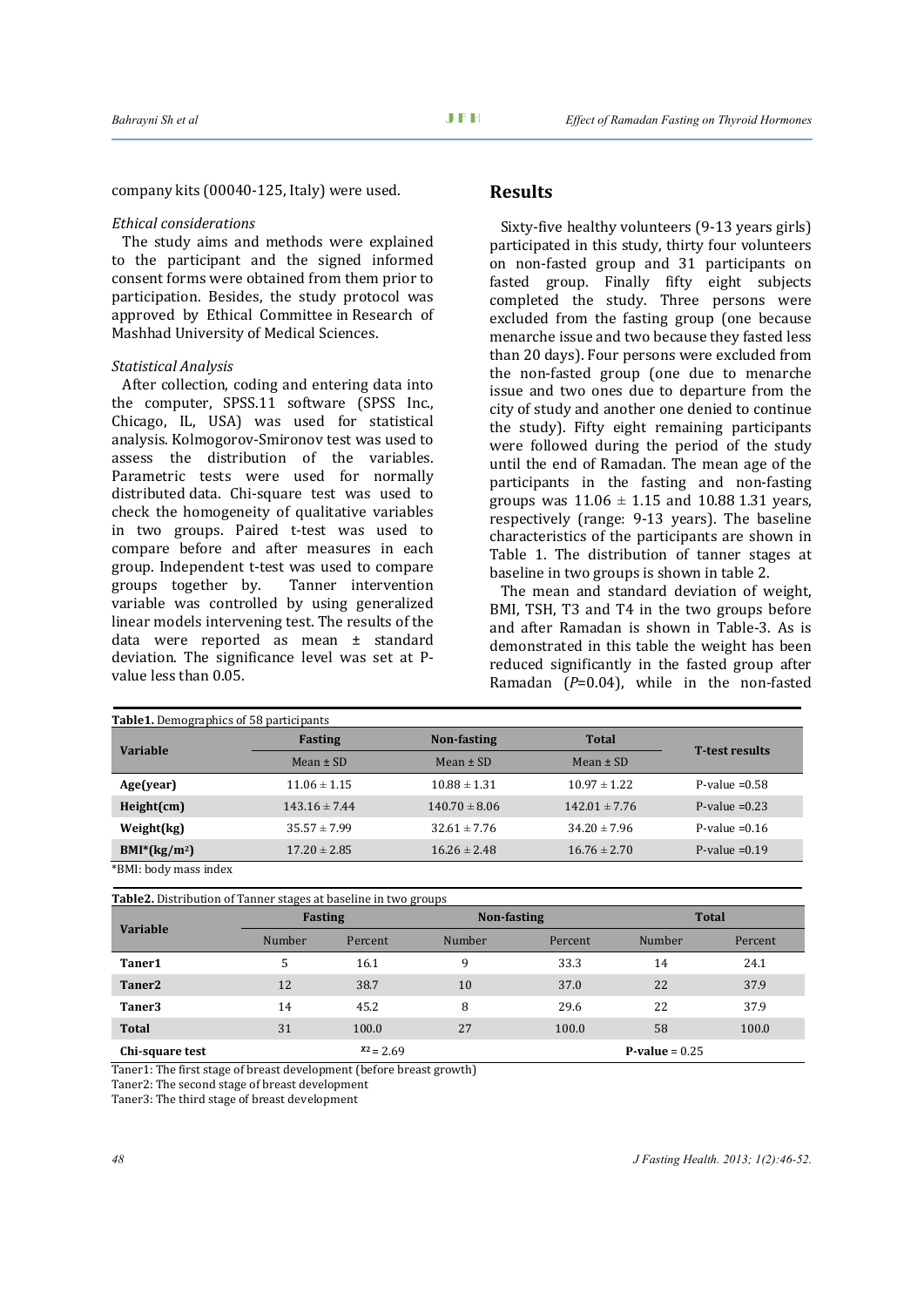group weight was significantly increased (*P*<0.001). And the changes in weight before and after fasting were significantly different between the groups (*P*=<0.001). Hence, the mean weight reduction in the fasting group was 330 gr while it increased up to 990 gr in nonfasting group. Also, by controlling the confounding variable tanner stage, changes in body weight was significantly different between the two groups  $(f=38.921, P<0.000)$ , but there was no Correlation between tanner stage and fasting (f=2.133, *P*=0.129).

In the subjects, BMI significantly decreased after Ramadan in the fasted group (*P*=0.005). And in the non-fasted group increased significantly (*P*=<0.001). Also the difference between two groups was statistically significant  $(P=<0.001)$ . Moreover, with control of  $(P=<0.001)$ . Moreover, with confounding variable of tanner stage, BMI was significantly different between two groups (f=36.485, *P*=0.000), but there was no correlation between tanner stage and fasting (f=2.178, *P*=0.123).

Changes in serum TSH levels before and after Ramadan, despite an increase in both groups

was not statistically significant and also the changes in serum TSH levels before and after Ramadan were not significantly different between two groups. Besides When the tanner stage variable is controlled as a confounding variable, TSH changes was not significantly different between two groups (f=087, *P*=0.769), but there was no correlation between the tanner stage and fasting (f=0.310, *P*=0.735).<br>T3 hormone levels were c

hormone levels were dramatically decreased in both groups after Ramadan. The changes in serum T3 levels before and after Ramadan were not significant different between two groups. By controlling the confounding effect of Tanner stage, T3 was not dramatically<br>different between two groups  $(f=2.918$ . different between two groups *P*=0.094) and there was no correlation between tanner stage and fasting (f=0.357, *P*=0.701)

Ser T4 levels before and after Ramadan, despite decline in both groups was not statistically significant. By controlling the tanner stage, T4 levels were not significantly different between two groups (f=0.193, *P*=0.662) and there was no correlation between tanner stage and fasting (f=0.066, *P*=0.936).

| <b>Variable</b>          | <b>Before</b>             |                      | The difference     | <b>Paired t-test results</b> |         |
|--------------------------|---------------------------|----------------------|--------------------|------------------------------|---------|
| Groups                   | Ramadan                   | <b>After Ramadan</b> | before and after   | P                            |         |
| Weight(kg): Fasting      | $35.57 \pm 7.99$          | $35.24 \pm 7.75$     | $-0.32 \pm 0.87$   | $0.04*$                      | 2.1     |
| Non-fasting              | $32.61 \pm 7.76$          | $33.60 \pm 7.61$     | $0.98 \pm 0.66$    | $< 0.001*$                   | $-7.70$ |
| <b>T-test results</b>    | P<br>0.16<br>1.42         | 0.81<br>0.42         | $< 0.001^*$ -6.38  |                              |         |
| $BMI(kg/m2)$ : Fasting   | $17.20 \pm 2.85$          | $16.98 \pm 2.71$     | $-0.21 \pm 0.40$   | $0.005*$                     | 3.00    |
| Non-fasting              | $16.26 \pm 2.48$          | $16.67 \pm 2.37$     | $0.40 \pm 0.36$    | $< 0.001*$                   | $-6.20$ |
| <b>T-test results</b>    | P<br>0.19<br>1.32         | 0.64<br>0.45         | $< 0.001^*$ 2.60   |                              |         |
| $TSH(U/ml\mu)$ : Fasting | $4.32 \pm 1.55$           | $4.65 \pm 1.67$      | $0.32 \pm 1.32$    | 0.18                         | $-1.37$ |
| Non-fasting              | $3.98 \pm 1.64$           | $4.14 \pm 1.63$      | $0.16 \pm 1.67$    | 0.61                         | $-0.50$ |
| <b>T-test results</b>    | P<br>0.41<br>0.82         | 0.24<br>1.17         | 0.41<br>0.68       |                              |         |
| T3(ng/dl): Fasting       | $193.83 \pm 21.46$        | $169.77 \pm 18.04$   | $-24.06 \pm 17.92$ | $< 0.001*$                   | 7.47    |
| Non-fasting              | $190.33 \pm 28.54$        | $180.81 \pm 19.81$   | $-9.51 \pm 34.47$  | 0.163                        | 1.43    |
| <b>T-test results</b>    | P<br>0.59<br>0.53         | $-2.22$<br>0.03      | $-1.97$<br>0.056   |                              |         |
| $T4(\mu g/dl)$ : Fasting | $9.64 \pm 1.73$           | $9.63 \pm 2.71$      | $-0.009 \pm 2.00$  | 0.97                         | 0.02    |
| Non-fasting              | $10.14 \pm 1.66$          | $9.95 \pm 1.93$      | $-0.192 \pm 2.05$  | 0.63                         | 0.47    |
| <b>T</b> -test results   | P<br>t<br>0.27<br>$-1.11$ | $0.61 - 0.50$        | 0.34<br>0.73       |                              |         |

**Table3.** The mean and standard deviation of weight (kg), BMI(kg/(m)2), TSH(mIU/ml),T3(ng/dl) and T4(µg/dl) in the two groups before and after Ramadan

BMI: body mass index TSH: thyroid stimulating hormone T3: thyroxine

T4: tetra-iodo thyronin

\*: Significant P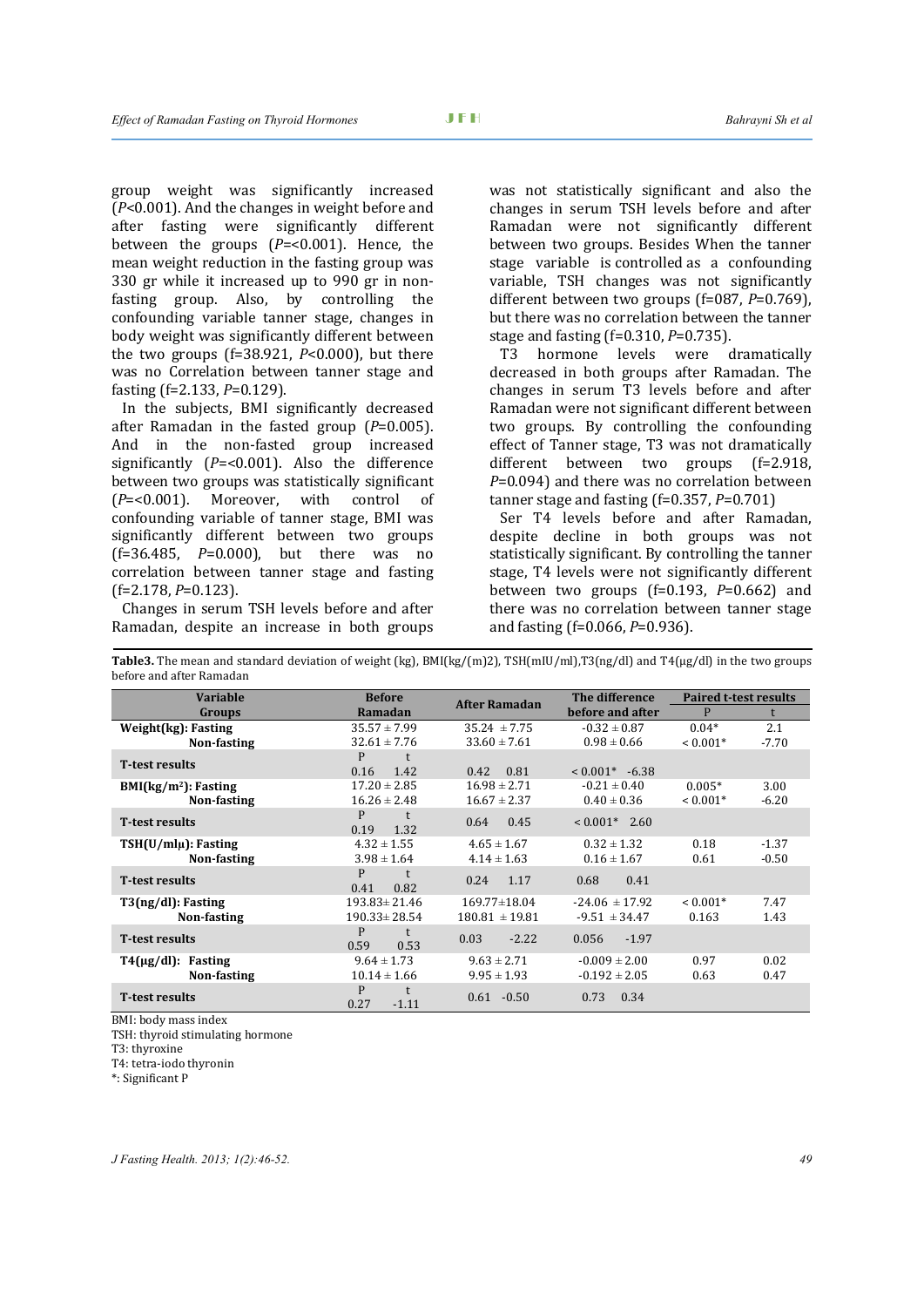# **Discussion**

Islamic law expect fasting for women to start at age of 9 (according to some clergy mans). They must refuse drinking and eating from sunrise until sunset while they can eat during other hours. This lifestyle can have some metabolic and hormonal effects on the body (5). Normal growth in childhood depends on adequate nutrition, proper mental environment, lack of disease and the secretion the sufficient amounts of metabolic hormones (6). The essential role of the thyroid hormones for normal puberty and sexual development is well known (7).

The previous studies have showed weight loss throughout Ramadan month (8, 9). In contrast to this, one study reported weight gain during Ramadan fasting (10) and some others did not find any significant change in weight (11, 12). A study showed dramatic reduction of BMI and weight during Ramadan compared with before (13). Study of Azizi and his colleagues showed that fasting reduced BMI, but it had no considerable effect on leptin and adiponectin levels (14).

Our study indicated that weight and BMI noticeably decreased during fasting. The previous studies had no control group but the findings of our study showed that weight and BMI in the non-fasting group increased significantly after Ramadan.

Coiro showed that fasting is associated with a dulled TSH response to TRH, but basal TSH and thyroid hormone levels remain within the normal range (15). Bogdan reported a flattened circadian rhythm for serum TSH during Ramadan fasting (16), but Sajedi indicated a significant steady increment of TSH throughout this month (17). Our finding in this study showed that TSH increased slightly in both groups but not significantly. Studies have showed that long-term experimented fasting, after 48 hours, decreased T3 but conversely response of TSH to TRH has been decreased or unaltered (18). It seems T4 decreases significantly in both gender after Ramadan but TSH might increase significantly in men (5, 19).

We found a significant reduction in T3 level after Ramadan in fasting group and decrease in T3 level in non-fasted group but it was not significant. Also we observed an inconsiderable reduction in T4 level after Ramadan in two groups but again not significant. However, hormonal al variations in our findings all were in the normal range. Chan *et al* observed that fasting induced a reduction in T3 levels by about 30% and this is due to decline in leptin level. Leptin regulates changes caused by fasting in the hypothalamic-pituitary-thyroid axis (20). Previous studies suggest that in total caloric deprivation, the serum T3 concentration rapidly declines. A period of 24 hours fasting might significantly reduce T3 while serum T4 is steady during this period. The lack of significant changes of T4 and T3 within 14 hours of fasting could be due to the long half-live of T4 and T3 (8 and 1 day, respectively). In the last days of Ramadan, T4 and T3 levels dropped in women, that may be due to reduction of the total concentration of protein binding, while the free hormones index remained normal (21). A little but significant increase in serum T4 in the last days of Ramadan has been reported by some studies (14) but not confirmed in the others (11, 13 and 18). More than 99% of T3 and T4 are immediately bound to the blood with several plasma proteins after secretion into blood. These hormones are bound mainly with thyroxin binding globulin (TBG) and less with albumin and pre-albumin (22-24).

It has been shown that reduction of T4 and T3 levels is mainly due to alteration in TBG (25). It has reported that no significant alterations in serum concentration of T4, T3, TSH, and TSH take part in response to intravenous injection of TRH occurs in male subjects during Ramadan (26).

The length of Ramadan fasting is not enough to cause any steady alteration in the pituitarythyroid axis or peripheral conversion of T4 (27). Difference in the effects of fasting on thyroid hormones levels in some published studies perhaps is due to change in the diet in month of Ramadan, effect of circadian rhythm and the number of fasting days.

#### *Limitations*

This study studied the healthy girls and it is not representative for thyroid disease patients. This study was performed on a particular population (people supported by the Emdad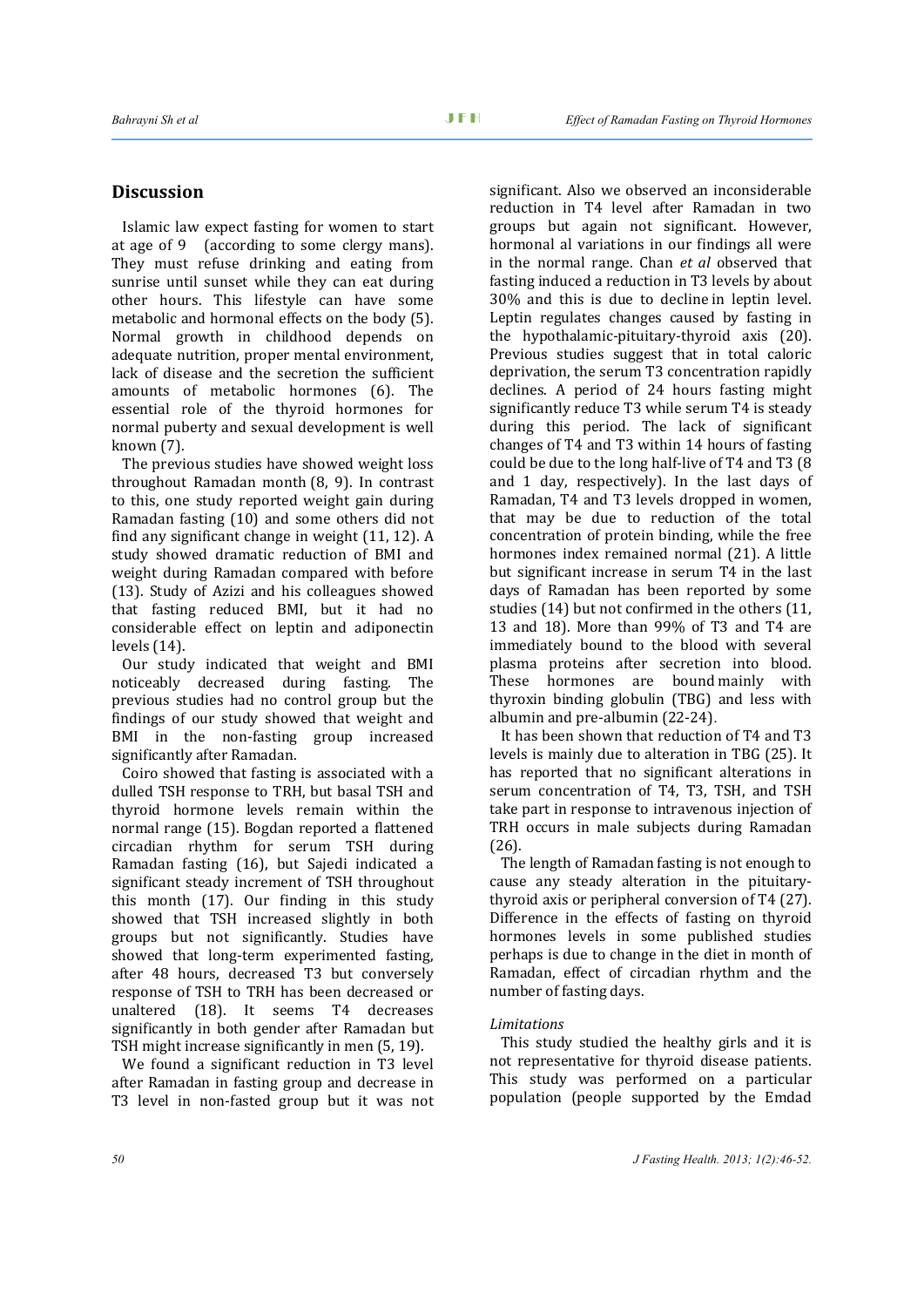Imam Khomeini charity). It is suggested to do a study on various population groups.

#### *Strengths*

According to our knowledge, we examined the effect of fasting on 9-13 years girls for the first time. In our study, we included a control group while the previous studies only enrolled a single group of fasting adults.

#### *Suggestions*

We suggest that study be done with larger sample sizes and separately in various pubertal stages. Also it is recommended to do study on the boys in pubertal age.

# **Conclusions**

This study demonstrated that Ramadan fasting significantly decreased T3 level but within the normal range. Moreover, the results of this study showed that TSH and T4 did not changed by Ramadan Fasting. Finally the findings demonstrated fasting has no negative effect on thyroid hormones in 9-13 years healthy girls before the age of menarche.

# **Acknowledgements**

We would like to thank all participants who enthusiastically helped us. We would like to thank Mashhad University of Medical Sciences for financial support. This work is part of S.B Master Dissertation (Dissertation code: A444)

## **References**

- 1. Azizi F. Medical aspects of Islamic fasting. Med J IRI 1996; 10: 241-6.
- 2. [Mesbahzadeh B,](http://www.ncbi.nlm.nih.gov/pubmed?term=Mesbahzadeh%20B%5BAuthor%5D&cauthor=true&cauthor_uid=16761684) [Ghiravani Z,](http://www.ncbi.nlm.nih.gov/pubmed?term=Ghiravani%20Z%5BAuthor%5D&cauthor=true&cauthor_uid=16761684) [Mehrjoofard H.](http://www.ncbi.nlm.nih.gov/pubmed?term=Mehrjoofard%20H%5BAuthor%5D&cauthor=true&cauthor_uid=16761684)  Effect of Ramadan fasting on secretion of sex hormones in healthy single males. [East](http://www.ncbi.nlm.nih.gov/pubmed/16761684)  [Mediterr Health J.](http://www.ncbi.nlm.nih.gov/pubmed/16761684) 2005;11(5-6):1120-3.
- 3. Mauzzam G. Ramadan Fasting and Medical Science.Bangladesh Journal of Medical Science 1996; 3(1): 8-15.
- 4. Azizi F. Islamic Fasting and Health. [Ann Nutr](http://www.ncbi.nlm.nih.gov/pubmed/20424438)  [Metab.](http://www.ncbi.nlm.nih.gov/pubmed/20424438) 2010;56(4):273-82.
- 5. Ahmadinejad Z, Ziaee V, Rezaee M, Yarmohammadi L, Shaikh H, Bozorgi F, et al. The effect of ramadanfasting on thyroid hormone profile: A cohort study. Pak J Biol Sci 2006;9:1999-2002.
- 6. Rogol AD. Sex steroids, growth hormone, leptin and the pubertal growth spurt. [Endocr Dev.](http://www.ncbi.nlm.nih.gov/pubmed/19955758) 2010;17:77-85.
- 7. Radicioni A, Tahani N, Spaziani M, Anzuini A, Piccheri C, Semeraro A, et al. Reference ranges for thyroid hormones in normal Italian children and adolescents and<br>overweight adolescents. Journal of overweight adolescents. Journal of endocrinological investigation. [J Endocrinol](http://www.ncbi.nlm.nih.gov/pubmed/22932004)  [Invest.](http://www.ncbi.nlm.nih.gov/pubmed/22932004) 2013;36(5):326-30.
- 8. Athar S, Habib M. Management of stable type 2 diabetes mellitus(NIDDM) during Islamic fasting in Ramadan. Proceeding of the first international congress on health and Ramadan. Casablanca: Hassan II foundation for Scientific and Medical Research on Ramadan. 1994;203-10.
- 9. [Husain R,](http://www.ncbi.nlm.nih.gov/pubmed?term=Husain%20R%5BAuthor%5D&cauthor=true&cauthor_uid=3620437) [Duncan MT,](http://www.ncbi.nlm.nih.gov/pubmed?term=Duncan%20MT%5BAuthor%5D&cauthor=true&cauthor_uid=3620437) [Cheah SH,](http://www.ncbi.nlm.nih.gov/pubmed?term=Cheah%20SH%5BAuthor%5D&cauthor=true&cauthor_uid=3620437) Ch['ng SL.](http://www.ncbi.nlm.nih.gov/pubmed?term=Ch) Effects of fasting in Ramadan on tropical Asiatic Moslems. [Br J Nutr.](http://www.ncbi.nlm.nih.gov/pubmed/3620437) 1987;58(1):41-8.
- 10. [Frost G,](http://www.ncbi.nlm.nih.gov/pubmed?term=Frost%20G%5BAuthor%5D&cauthor=true&cauthor_uid=3558007) [Pirani S.](http://www.ncbi.nlm.nih.gov/pubmed?term=Pirani%20S%5BAuthor%5D&cauthor=true&cauthor_uid=3558007) Meal frequency and nutritional intake during Ramadan: a pilot study. [Hum Nutr Appl Nutr.](http://www.ncbi.nlm.nih.gov/pubmed/?term=meal+frequency+and+nutritional+intake+during+Ramadan+%3A+A+pilot+study) 1987;41(1):47- 50.
- 11. [el Ati J,](http://www.ncbi.nlm.nih.gov/pubmed?term=el%20Ati%20J%5BAuthor%5D&cauthor=true&cauthor_uid=7625336) [Beji C,](http://www.ncbi.nlm.nih.gov/pubmed?term=Beji%20C%5BAuthor%5D&cauthor=true&cauthor_uid=7625336) [Danguir J.](http://www.ncbi.nlm.nih.gov/pubmed?term=Danguir%20J%5BAuthor%5D&cauthor=true&cauthor_uid=7625336) Increased fat oxidation during Ramadan fasting in healthy women: an adaptative mechanism for bodyweightmaintenance. [Am J Clin Nutr.](http://www.ncbi.nlm.nih.gov/pubmed/?term=Increased+fat+oxidation+during+Ramadan+fasting+in+healthy+women%3A+an+adaptative+mechanism+for+body-weight+maintenance) 1995; 62(2): 302-7.
- 12. Mauzzam MMG. [Ramadan Fasting and](http://www.banglajol.info/index.php/BJMS/article/viewFile/8221/6165)  [Medical Science.](http://www.banglajol.info/index.php/BJMS/article/viewFile/8221/6165) Bangladesh Journal of Medical Science.1996; 3(1), 8-15.
- 13. nalacak M, Kara IH, Baltaci D, Erdem O, Bucaktepe PG. Effects of Ramadan fasting on biochemical and hematological parameters and cytokines in healthy and obese<br>individuals. Metabolic syndrome and individuals. related disorders. 2011;9(2):157-61.
- 14. Bouhlel E, Denguezli M, Zaouali M, Tabka Z, Shephard RJ. Ramadan fasting's effect on plasma leptin, adiponectin concentrations, and body composition in trained young men. International journal of sport nutrition and exercise metabolism. 2008;18(6):617- 27.
- 15. Coiro V, Volpi L, Caffarri G, Colla R, Chiodera P. Effects of pyridostigmine and naloxane on the abnormal TSH response to TRH during starvation in humans. J Investig Med. 1999;47(5):227-31.
- 16. [Bogdan A,](http://www.ncbi.nlm.nih.gov/pubmed?term=Bogdan%20A%5BAuthor%5D&cauthor=true&cauthor_uid=11263673) [Bouchareb B,](http://www.ncbi.nlm.nih.gov/pubmed?term=Bouchareb%20B%5BAuthor%5D&cauthor=true&cauthor_uid=11263673) [Touitou Y.](http://www.ncbi.nlm.nih.gov/pubmed?term=Touitou%20Y%5BAuthor%5D&cauthor=true&cauthor_uid=11263673)